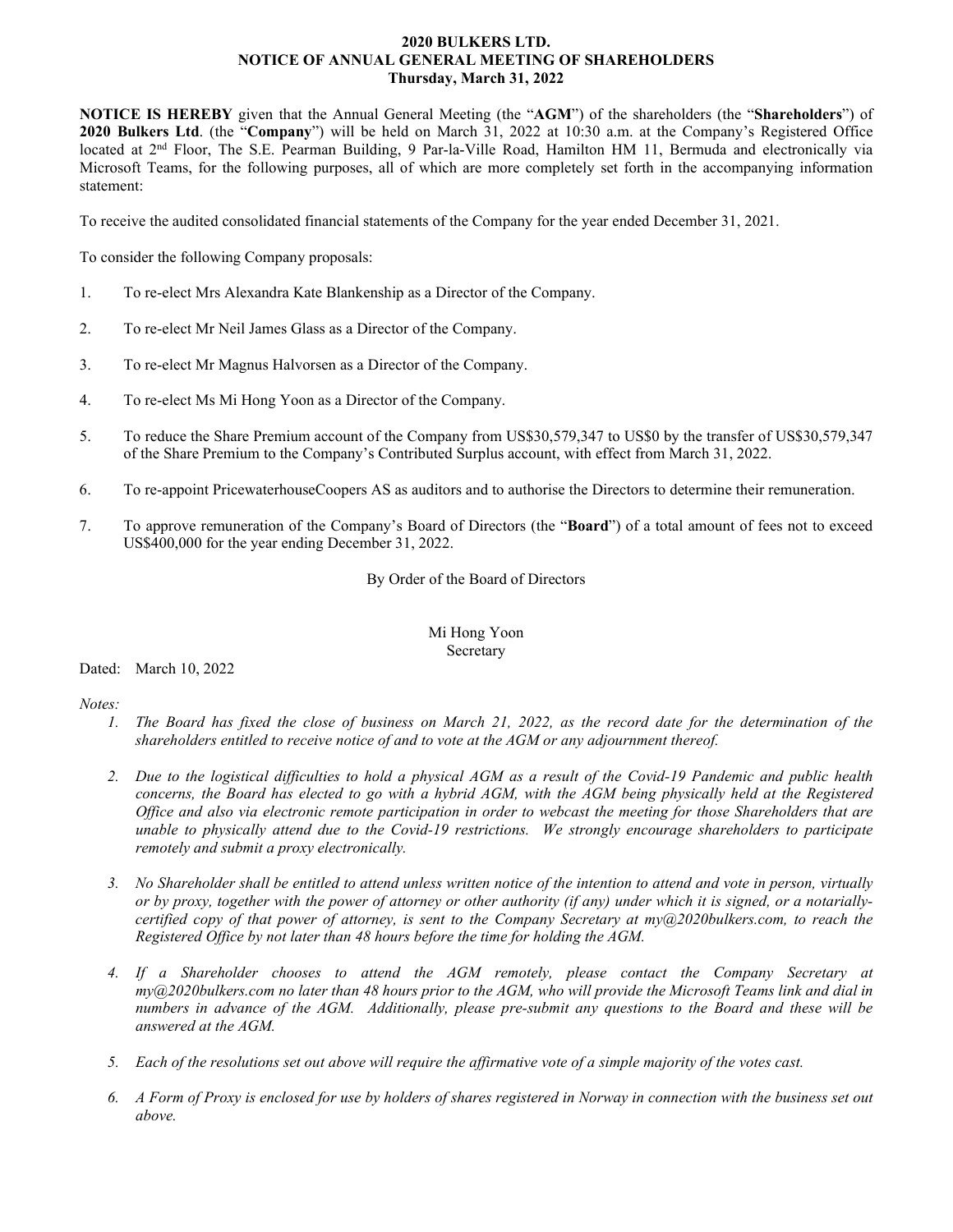# **INFORMATION CONCERNING SOLICITATION AND VOTING FOR THE ANNUAL GENERAL MEETING OF THE SHAREHOLDERS (THE "MEETING') OF 2020 BULKERS LTD. TO BE HELD ON MARCH 31, 2022.**

## **PRESENTATION OF FINANCIAL STATEMENTS**

In accordance with Section 84 of the Bermuda Companies Act 1981, as amended (the "**Companies Act**"), the audited consolidated financial statements of the Company for the year ended December 31, 2021 will be presented at the Meeting. These statements have been approved by the Directors (as defined below) of the Company. There is no requirement under Bermuda law that such statements be approved by the Shareholders, and no such approval will be sought at the Meeting.

The Company's audited consolidated financial statements are available on our website at [www.2020bulkers.com.](http://www.2020bulkers.com/) Shareholders can request a hard copy free of charge upon request by writing to us at:  $2<sup>nd</sup>$  Floor, S.E. Pearman Building, 9 Parla-Ville Road, Hamilton, HM 11, Bermuda, or send an e-mail to: vh@2020bulkers.com. The audited consolidated financial statements of the Company for the year ended December 31, 2021 have been provided to Shareholders via the internet as described above.

## **COMPANY PROPOSALS**

### **PROPOSALS 1, 2, 3 and 4 – ELECTION OF DIRECTORS**

The Board has nominated the four persons listed below for re-election as Directors (as defined below) of the Company. Mrs Alexandra Kate Blankenship, Mr Neil James Glass, Mr Magnus Halvorsen and Ms Mi Hong Yoon (the "**Directors**") are all presently members of the Board. Mrs. Blankenship and Mr. Glass meet the independence standards for directors established by the Oslo Stock Exchange.

As provided in the Company's Bye-laws (the "**Bye-laws**"), each Director is elected at each annual general meeting of Shareholders and shall hold office until the next annual general meeting following his or her election or until his or her successor is elected.

#### **Nominees for Election to the Company's Board of Directors**

Information concerning the nominees for selection as Directors of the Company is set forth below:

| Name                       | Age | Director since | <b>Position with the Company</b>      |  |
|----------------------------|-----|----------------|---------------------------------------|--|
| Alexandra Kate Blankenship | 57  | 2019           | Director and Audit Committee Member   |  |
| Neil James Glass           | 60  | 2020           | Director and Audit Committee Member   |  |
| Magnus Halvorsen           | 41  | 2021           | Chairperson of the Board and Director |  |
| Mi Hong Yoon               | 51  | 2022           | Director and Secretary                |  |

**Alexandra Kate Blankenship** has served as a Director on our Board and as Chair of the Audit Committee since January 10, 2019 and served as Chairperson from 2019 until December 2021. Mrs. Blankenship is a Member of the Institute of Chartered Accountants in England and Wales and graduated from the University of Birmingham with a Bachelor of Commerce in 1986. Mrs. Blankenship joined Frontline Ltd., in 1994 and served as its Chief Accounting Officer and Company Secretary until October 2005. Among other positions, she has served on the board of numerous companies, including as director and audit committee chairperson of North Atlantic Drilling Ltd., from 2011 to 2018, Archer Limited from 2007 to 2018, Golden Ocean Group Limited from 2004 to 2018, Frontline Ltd., from August 2003 to 2018, Avance Gas Holding Limited from 2013 to 2018, Ship Finance International Limited from October 2003 to 2018, Golar LNG Limited from 2003 to 2015, Golar LNG Partners LP from 2007 to 2015, Seadrill Limited from 2005 to 2018 and Seadrill Partners LLC from 2012 to 2018. Mrs. Blankenship has served as a Director of Borr Drilling Limited since February 2019, Diamond S Shipping from March 2019 until July 2021 and International Seaways since July 2021. Mrs. Blankenship is a United Kingdom citizen and resident.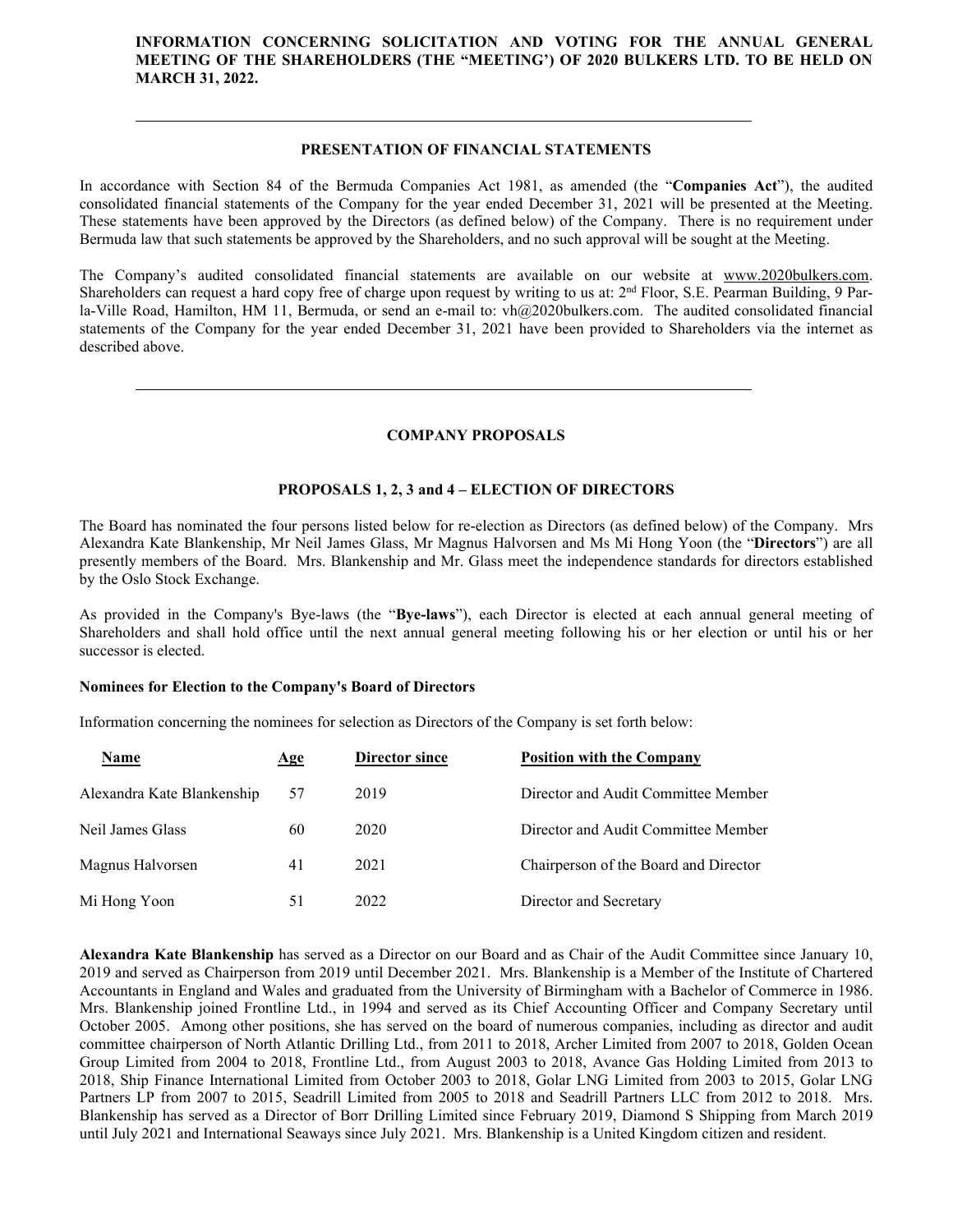**Neil James Glass** has served as a Director on our Board since June 2020 and also serves as an Audit Committee Member. Mr. Glass has also served as a Director, Audit Committee Member and Chair of the Nominating and Governance Committee of Borr Drilling Limited since December 2019 and a Director and Chair of the Audit Committee of Cool Company Ltd. since February 2022. Mr. Glass previously worked for Ernst & Young for 11 years: seven years with the Edmonton, Canada office and four years with the Bermuda office. In 1994, he became General Manager and in 1997 the sole owner of WW Management Limited, tasked with overseeing the day-to-day operations of several international companies. Mr. Glass has over 20 years' experience as both an executive director and as an independent non-executive director of international companies. Mr. Glass is a member of both the Chartered Professional Accountants of Bermuda and of Alberta, Canada, and is a Chartered Director and Fellow of the Institute of Directors. Mr. Glass graduated from the University of Alberta in 1983 with a degree in Business. Mr. Glass also served as a Director and Audit Committee member of Golar LNG Partners LP (until April 15, 2021). Mr. Glass is a Canadian citizen, a British Overseas Territories citizen and a resident of Bermuda.

**Magnus Halvorsen** has served as a Director on our Board and Chairperson since December 31, 2021. Mr. Halvorsen is the co-founder of the Company and held the position as the Company's Chairman from its inception in September 2017 until he was employed as the CEO of 2020 Bulkers Management in January 2019. Prior to establishing the Company, Mr. Halvorsen had a 15 year career in finance. He worked for Pareto Securities from 2003-2009 where he was a Partner and responsible for Pareto's US operations, including serving as Chairman for their US JV, Nordic Partners. From 2009-2017 he was a Partner and Head of Capital markets for Clarksons Plaktou Securities (formerly Platou Markets) before joining Magni Partners in 2017, prior to co-founding the Company. Mr. Halvorsen is a Norwegian citizen and resident.

**Mi Hong Yoon** was appointed as a Director to fill a vacancy on the Board and as Company Secretary of the Company on March 1, 2022. She also serves as Managing Director of Golar Management (Bermuda) Limited and Company Secretary of Golar LNG Limited. Ms Yoon has served as a Director of Borr Drilling Limited since March 2022 and Cool Company Ltd since February 2022. She has extensive international legal and regulatory experience. Prior to joining Golar Management (Bermuda) Limited, Ms. Yoon was the Chief Legal, Regulatory and Compliance Officer at Digicel Bermuda and the Bermuda Telephone Company Limited from March 2019 until February 2022. She served as a Senior Legal Counsel at Telstra in Hong Kong and London from 2009 to 2019. Ms. Yoon is a lawyer admitted in Sydney Australia since 2006 after graduating from the University of New South Wales with a degree in law (LLB) and also received a Master of Laws (LLM) in International Economic Law from the Chinese University of Hong Kong. She is a Member of the Institute of Directors and has held several director positions over the years. Ms. Yoon is an Australian citizen and a resident of Bermuda.

## **PROPOSAL 5 – REDUCTION OF SHARE PREMIUM ACCOUNT**

At the AGM, the Board, pursuant to the provisions of section 46 of the Companies Act, will ask the Shareholders to approve a reduction of US\$30,579,347 in the Company's Share Premium account (referred to as additional paid in capital in the financial statements of the Company) and to credit the same amount resulting from this reduction to the Company's Contributed Surplus account. The Share Premium account is the amount of share capital which exceeds the aggregate par value of the Company's outstanding Ordinary Shares of par value US\$1.00 each. The purpose of this proposal is primarily to increase the ability of the Company to declare and distribute dividends to its Shareholders.

The Company's policy is to pay out the majority of its free cash flow after debt service on a monthly basis. Any dividends or distributions in the future will be at the sole discretion of the Board and will depend upon earnings, market prospects, current capital expenditure programs and investment opportunities. The timing and amount of dividends or distributions, if any, is at the discretion of the Board and the Company cannot guarantee that its Board will declare dividends or distributions in the future.

Under Bermuda law a company cannot pay dividends from share premium. In addition, section 54 of the Companies Act provides that a company may not declare or pay a dividend, or make a distribution out of contributed surplus if there are reasonable grounds for believing that (a) the company is, or would after the payment, be unable to pay its liabilities as they become due; or (b) the realisable value of the Company's assets would thereby be less than the aggregate of its liabilities and its issued share capital and Share Premium accounts.

As at March 10, 2022, the balance of the Company's Share Premium Account was US\$30,579,347. It is possible that in the future, the Company's ability to pay dividends or make distributions will exceed its retained earnings and contributed capital surplus. The Board have therefore put forward this proposal to reduce the Share Premium account from US\$30,579,347 to US\$0 by the transfer of US\$30,579,347 of the Share Premium to the Company's Contributed Surplus account with effect as of March 31, 2022 (the "**Effective Date**"). This will enable the Board to declare dividends and make distributions as long as the Company is solvent, and the realisable value of its assets exceeds its liabilities and issued share capital.

Under Bermuda law, the Company if authorised in a general meeting may, subject to any order made by the Minister of Finance of Bermuda and to its Memorandum of Association and Bye-laws, either with or without extinguishing or reducing the liability of any of its shares and either with or without reducing the number of shares, reduce any paid up capital that is in excess of the requirements of the Company. The Company's Bye-laws provide that subject to the Companies Act, the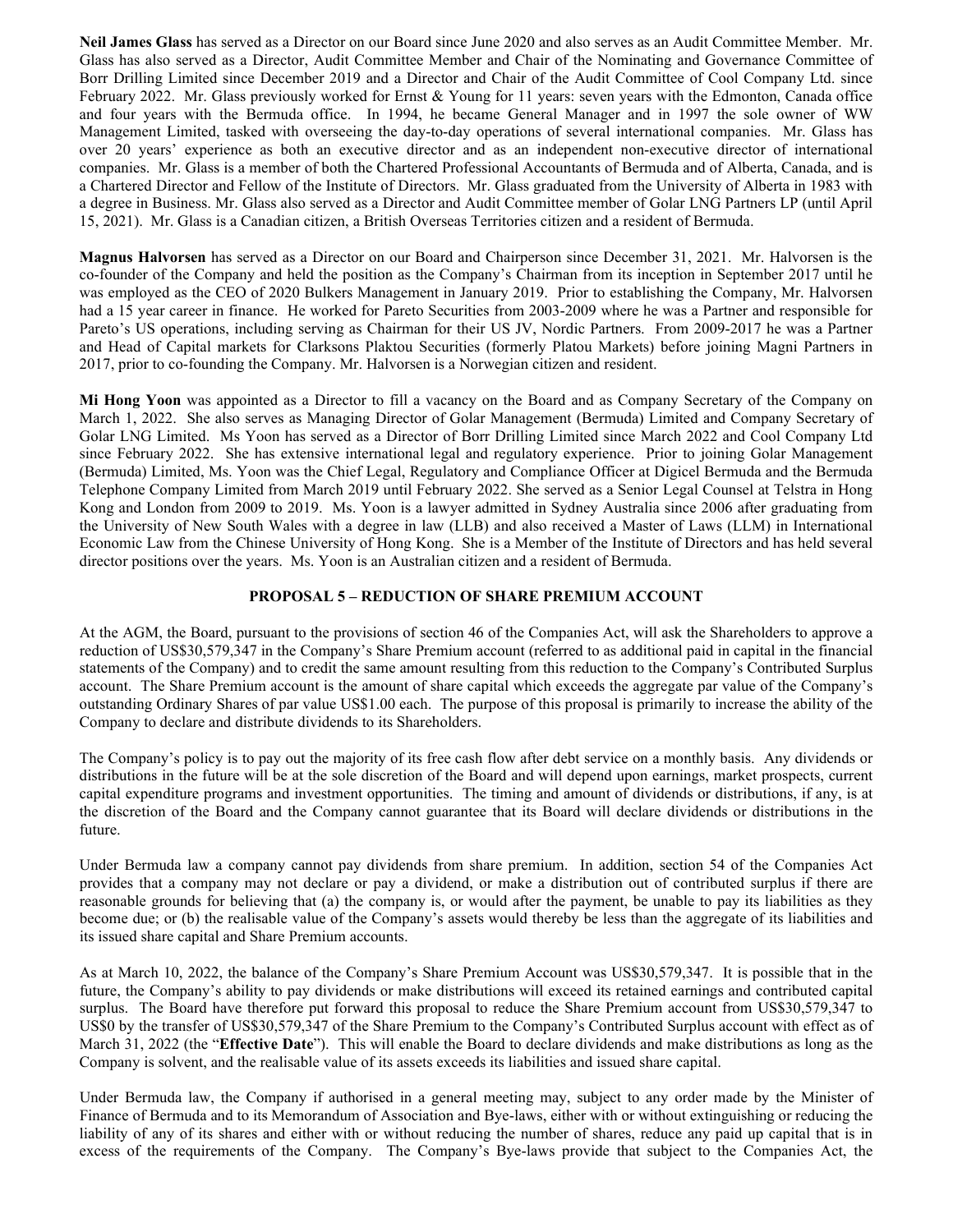Company may by Resolution authorise the reduction of its issued share capital or any share premium or contributed surplus account in any manner whatsoever.

The Company is required, in order to effectuate such reduction, (a) not more than 30 days and not less than 15 days before the Effective Date to cause a notice to be published in an appointed newspaper or website stating the amount of the share premium as last previously determined by the Company, the amount to which the share premium is to be reduced, and the date as from which the reduction is to have effect; and (b) on the date as from which the reduction is to have effect, a confirmation of solvency shall be given by an appropriate officer declaring that on that date the Company is solvent and after the reduction will be able to pay its liabilities as they become due.

Within 30 days after the date such reduction of the share premium is effective, the Company, as required under section 46(5) of the Companies Act, will file a memorandum, with a copy of the notice referred to above, with the office of the Bermuda Registrar of Companies (the "**Registrar**"), notifying the Registrar of compliance with the Companies Act.

## **PROPOSAL 6 – RE-APPOINTMENT OF INDEPENDENT AUDITORS**

At the Meeting, the Board will ask the Shareholders to approve the re-appointment of PricewaterhouseCoopers AS of Oslo, Norway as the Company's independent auditors and to authorise the Board to determine the auditors' remuneration.

Audit services provided by PricewaterhouseCoopers AS in fiscal year 2021 included the examination of the consolidated financial statements of the Company and its subsidiaries.

## **PROPOSAL 7– TO APPROVE DIRECTORS' REMUNERATION**

At the Meeting, the Board will ask that the Shareholders to approve remuneration of the Company's Directors of a total amount of fees not to exceed US\$400,000 for the year ending December 31, 2022.

### **OTHER BUSINESS**

Management knows of no business that will be presented for consideration at the Annual General Meeting other than that stated in the Notice of Annual General Meeting.

By Order of the Board of Directors

Mi Hong Yoon Secretary

Hamilton, Bermuda Date: March 10, 2022